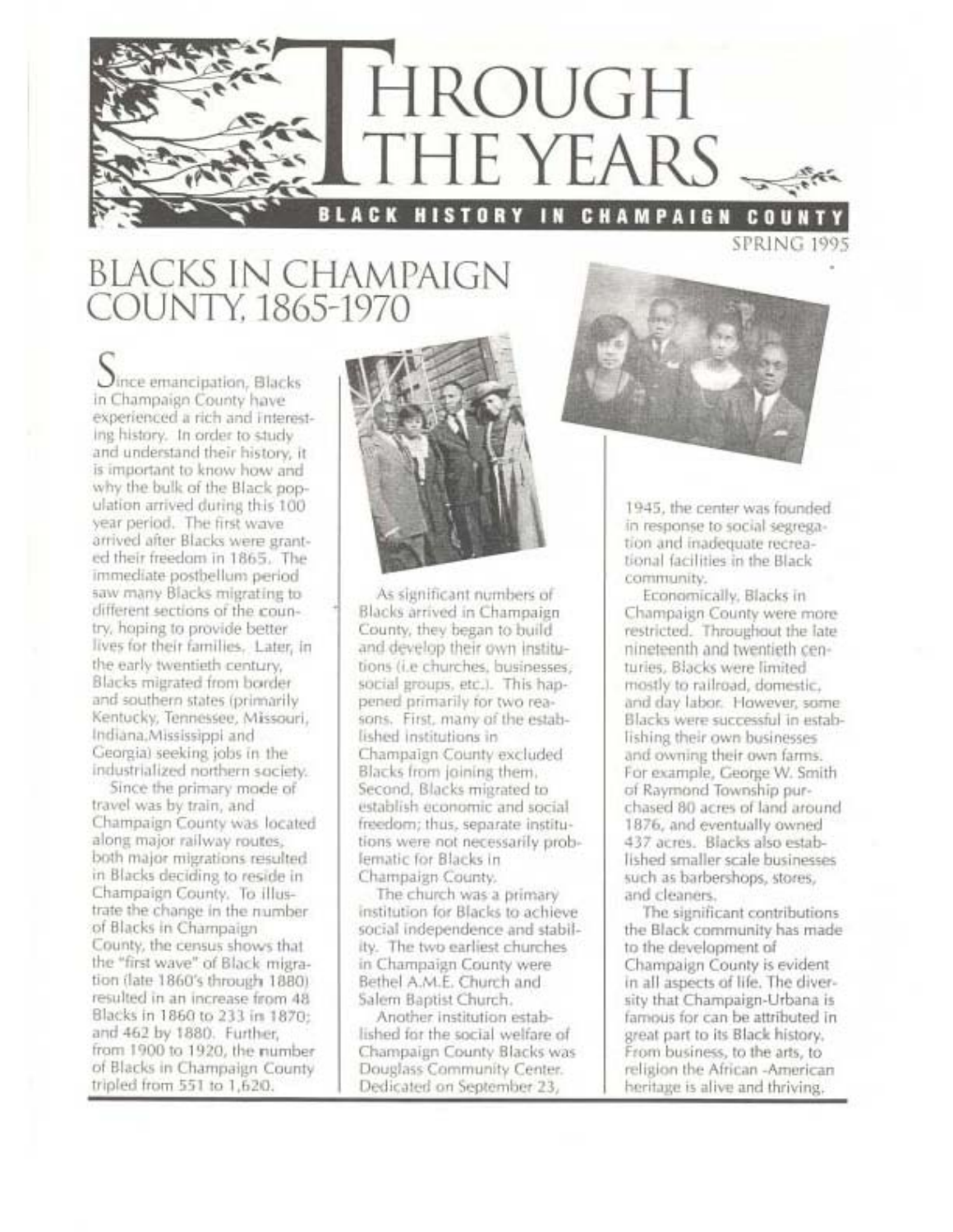# **BUSINESS**

Although Blacks in Champaign County have always experienced limited economic opportunities, an entrepreneurial spirit continued to surface, especially at the turn of the century and around World War. II. The first decade has been described as the "period of industrial advancement," and as a result. Blacks entered into manufacturing jobs, World War II brought about more industrial and technological advancement, and also a shortage of available labor: thus Blacks were given a chance. in jobs previously closed to them. Compared to the conditions that they had grown accustomed to, both of these eras were opportune times for Blacks to open businesses. Some Blacks were beginning to secure better paving jobs. resulting into more expendable Income in Champaign County's Black communities.

Although the economic conditions of some Blacks improved during these periods, the overall

economic development of Champaign County's Black cornmunities was stagnant when compared to white communities. Thus, for Blacks who did own and operate businesses, the tenure was usually short or seasonal. Further, most of the businesses were run out of homes or places with low overhead costs. For example, some Black entrepreneurs operated fruit and food stands in the summer while others operated corner stores, laundries, and barbershops out of their homes.

One example of a longlasting Black-owned business that started in the first third of the twentieth century was Van's Barber Shop. Started in 1937, Van's original owner, Mr. Van Thompson, remained actively involved in the harbershop well into the 1970's. Although he received only an eighth grade education and had no formal barber training, Mr. Thompson's shop prospered for many years in the basement of a building located at 29 Main Street. Another Black owned business

with a long tenure was Tinsley's

### **DOUGLASS COMMUNITY CENTER**

Blacks in Champaign County notonly suffered economic restriction. but experienced social segregation as well. In response to having separate and inadequate communal facilities for Champaign-Urbana Blacks, the Douglass



Community Center was founded in the early 1930s. Named after Frederick Douglass, the Center was known as the "Neighborhood House" until the early 1940s. With

the help of public funds and private donations. a new building was built in 1945. Since bestimming in the 1930s, the Douglass Community Center has not only served. as a place for recreational activities. but also as a structural reminder of Champaign-Urbana Black community unity.

cleaners. Opening in 1951. Tinsley's Cleaners was owned and operated by Mr. and Mrs. Roscoe Tinsley. Some of the services offered were cleaning, pressing, and alterations. The cleaners also provided a pickup and delivery service to it customers. Tinsley's Cleaners was in business until it. closed its doors in the early 1970s.

# THE FAMILY

The rich heritage and tradition of Champaign County Blacks expands beyond the boundaries of Champaign and Urbana. As far back as the postbellum period tafter the Civil Wari. Blacks have been a significant part of Champaign County's development. An example of a Black family achieving high status before the 1900s is Broadland's Smith family. More than one hundred years ago. George Smith, an escaped slave from Tennessee, migrated to central Illinois to become one of the first Black landowners in the state. Starting with the purchase of eighty acres in 1876. Smith increased his land holdings to four hundred thirty seven acres by the early 1900s.

The amount and value of the Smith land continued to grow throughout the early 1900s. After his death, his youngest son, John Smith, took over the farm and increased the land boldings to approximately six hundred acres. John Smith maintained the farm for about forty years before retiring and passing it on to his son Charles in the 1950s. Charles managed the farm until his death in 1968. Despite the farm's activity declining after the death of Charles, the last remaining ancestors of George Smith decided to keep the property in the family. The family is not only committed to keeping the farm, but also sharing the accomplishments of their history with yourig people in hopes of keeping. George Smith's tremendous achievements alive.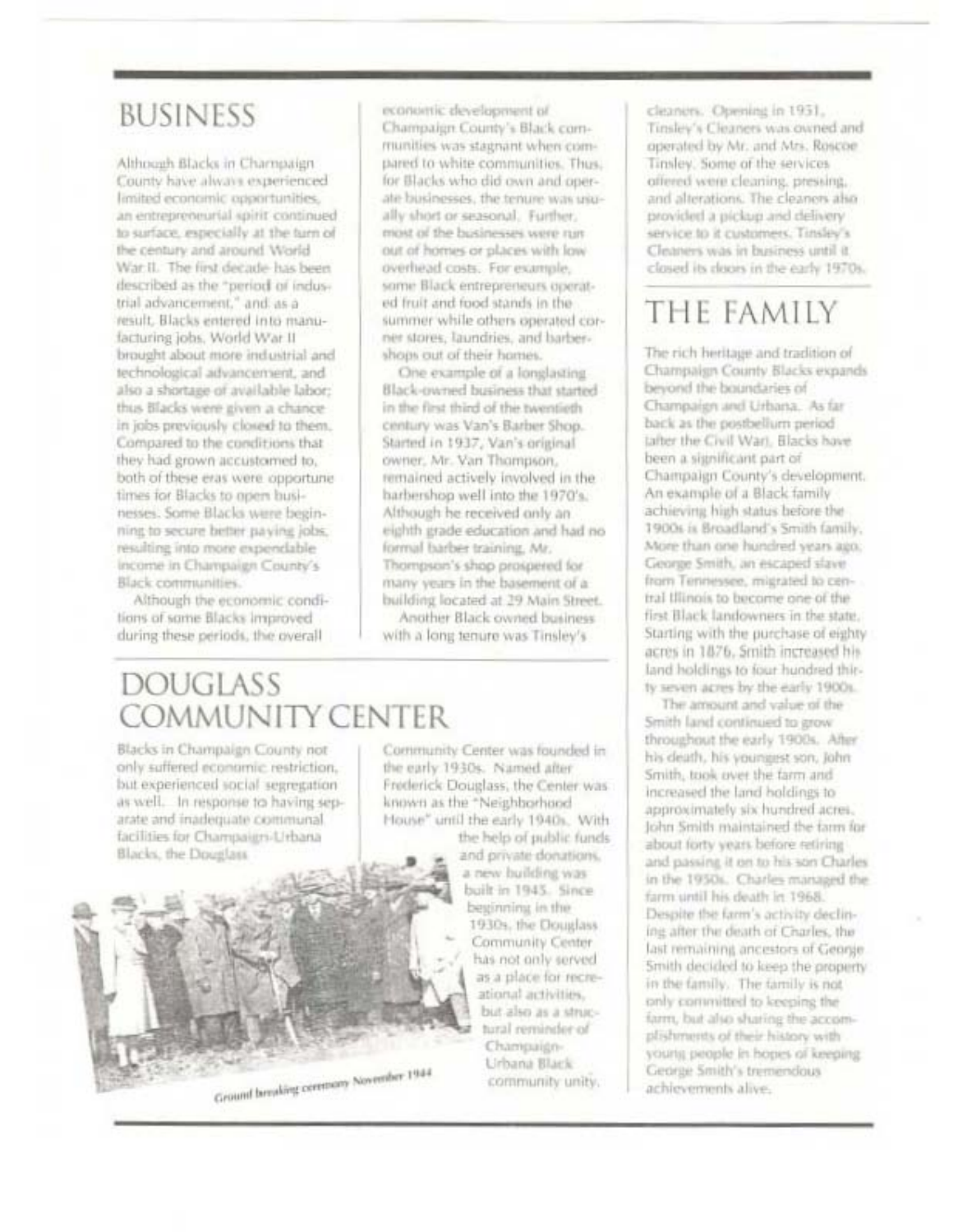## THE CHURCH

Throughout history, the church has served as a political, social, and spiritual home for Blacks in the United States. Certainly this was the case for Champaign County Black communities. Champaign County established a rich and prosperous church community in the second half of the 1800s, and continued to grow and develop with the addition of more churches throughout the 1900s. Two of the earliest predominately Black churches founded in Champaign County were Bethel African Methodist Episcopal Church and Salem Baptist Church.

The earliest record of the founding of Bothel A.M.E. Church dates back to the Civil War period of 1863-64. In the church's beginning, the members pooled together funds to build a small building on Park Avenue, About a decade later (1877), the church purchased some property and moved the church. Growth in membership of the church was gradual, resulting in the building of a new church in 1892. As this new church became older and the membership continued to increase, it was decided in the 1940s that Bethel would be rebuilt. After a long and committed effort, a new and improved Bethel was dedicated in 1959. Bethel has undergone considerable physical change since 1959, but more importantly, the church continued to serve the many needs of its members and the overall Champaign County Black community. For example, over the years Bethel established a church orchestra, library, a park where children could play, and a meeting place for university students.

The present-day church known as Salem Baptist was founded around 1867 under the name of Second Baptist Church. Although the first church burned down in



Bethel A.M.E.



the 1870s, its members demonstrated their commitment to serveby using a rented facility until a new church was built on East Clark Street in Champaign.

### **TRIVIA TIME**

Trivia Question: Can you name the members of the 1957 Champaign Eagles Baseball team? Answers are on the right.



tacation and

The church remained Second Baptist until a name change to Salem Baptist Church occurred at the beginning of the 1900s. Also during this time a new church was erected at 500 East Park Street. Although the

name and building changed, the church kept its religious vision by serving the needs of its members and those outside of the church. The church's continual growth and development reached an apex. with the building of an education annex in the late 1950s.

While Bethel and Salem were two of the earliest, some churches such as Canaan Missionary Baptist Church, Jericho Missionary Baptist Church, Morningstar Freewill Baptist Church, Mount Olive Baptist Church, New Freewill Baptist Church, and St. Luke's CME. Pilgrim Missionary Baptist Church and Church of The Living God have all contributed to the prowth and development of the Champaign County Black communities.